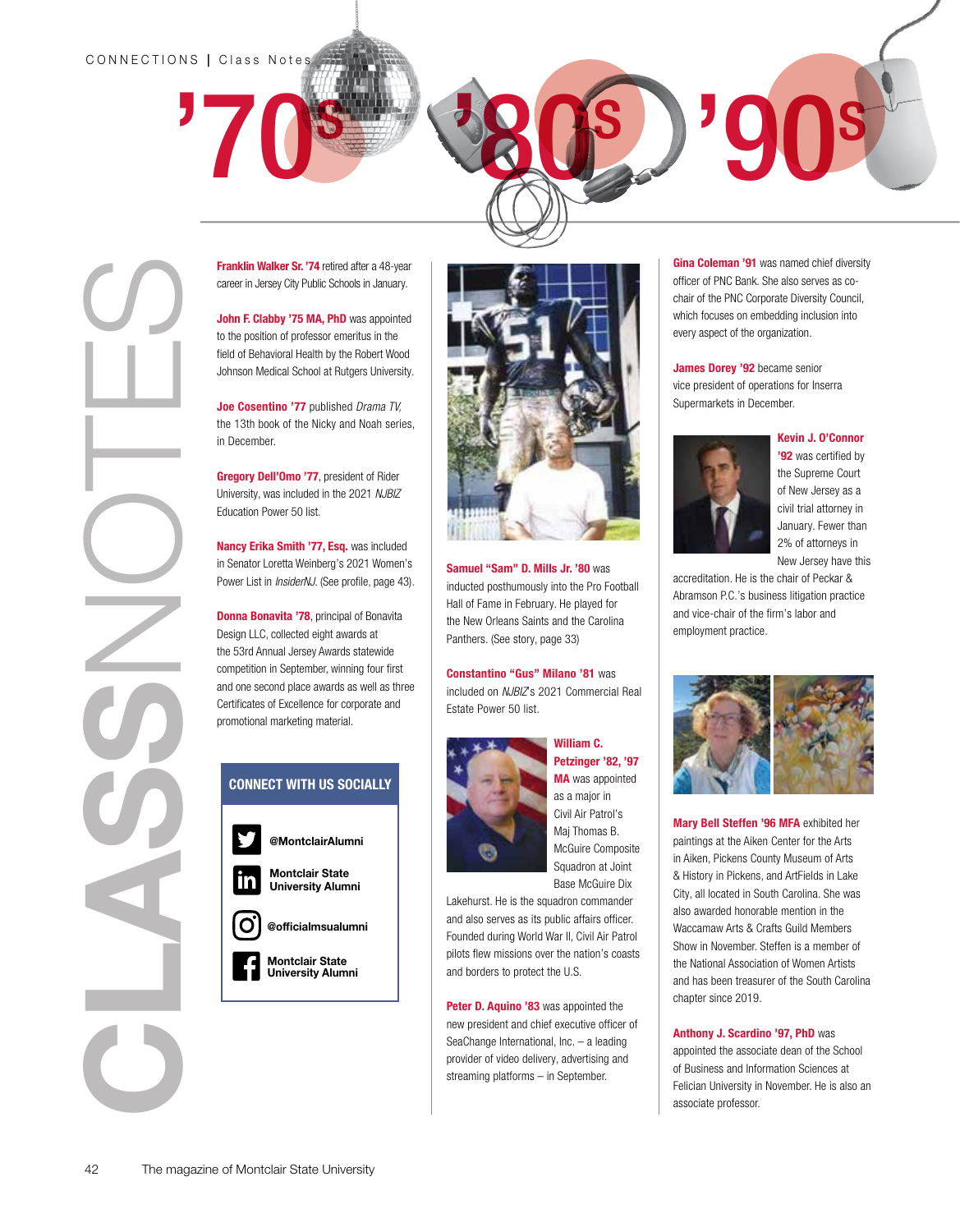#### CONNECTIONS | Class Notes





#### Allison Bressler '00 became

the co-founder and co-director of A Partnership For Change, a New Jersey-based nonprofit organization that trains individuals statewide on preventing and ending domestic violence and dating abuse.



Joseph "Joe" Fiduccia '01 built a full-scale replica of Optimus Prime from the *Transformers* films in 2016 to inspire his son. With approval from Hasbro, he travels with Optimus to elementary schools around the country and shares life experiences to encourage students to stand up to bullies. Upon graduation, Fiduccia dabbled in radio before becoming a software application trainer and consultant.

Alvin Mallette '01 helped welcome Afghan refugees arriving in the United States at Joint Base McGuire-Dix-Lakehurst in New Jersey in September. He is an Air Force Major.

Jennifer Higgins '04 MA joined the New Jersey State Health Benefits Commission as the state employee representative of the New Jersey AFL-CIO in November.

Angelo Auteri '05, Esq. was promoted to a partner of Scarinci Hollenbeck in the Public, Labor & Employment group out of the firm's Lyndhurst, N.J., headquarters.

#### Keith T. Campbell '06, Esq. was

promoted to senior associate of Scarinci Hollenbeck out of the firm's Lyndhurst, N.J., headquarters. He practices education and special education law.

Al-Nesha Jones '07, '13 MBA is a member of the Intuit® Tax Council, and recently provided content to "The Path to Advisory," a guide to creating and managing an advisory practice.

Paige A. Dworak '08 played a pivotal role in the rebranding of the East Orange General Hospital, now named CareWell Health Medical Center. She is the co-owner and CEO.

Cristina A. Pinzon '08 was included on *InsiderNJ*'s 2021 Top 100 Millennials list. She is the founder of Stateside Affairs, which serves as a critical bridge between the state's political structure and the Latinx community.

### **SHARE** YOUR NEWS

Promotion? Marriage? A new baby? Let us know!

class note at classnotes@montclair.edu.

> You can also update Office of at 973-655-4141.

**Emily Midkiff '10**, who went on to earn a master's and a PhD, published a book of research with the University Press of Mississippi. Titled *Equipping Space Cadets: Primary Science Fiction for Young Children*, the book is about how science fiction is great for children.

#### Mark J. Comesañas '11 MA was

named the first full-time executive director of My Brother's Keeper Newark, an initiative of Newark Opportunity Youth Network aimed at helping young people in New Jersey succeed.

Christina A. Vance '11 and Gregory S. "Greg" Winick '15 Cert. were married in November 2021, at the Westmount Country Club in Woodland Park, N.J.

Sean R. Verbist '11 and Matthew Dobrowolski '12 helped save a sixday-old infant in December when his airway was obstructed. They are both Montclair police officers.

Shante D. Palmer '12 was reelected treasurer of the New Jersey Democratic State Committee in January. She was also included in Senator Loretta Weinberg's 2021 Women's Power List in *InsiderNJ*.

**Avraham Groll '13** had a conversation about "Using JewishGen to Research Your Roots – Including Holocaust Related Information" with Jerry Zaks, a retired technology expert, who has done just that. He is the executive director of JewishGen – The Global Home for Jewish Genealogy.



Sandy Alzubi '14 MA was named the educational service professional for 2021. She works as a school social worker for the Union City (N.J.) Board of Education.

Amanda J. Del Gaudio '15 became the inaugural director of Gender Equity and LGBTQIA+ Life at Gettysburg (Pa.) College.

Maria Harper '15 joined A.Y. Strauss as a litigation associate in September. She also married fellow alumnus Ryan J. Harper '16 in September 2020.

Stephen Lyman '15 was named executive director of The Maritime Association of the Port of New York/ New Jersey.

Anthony Fasano '16 was included on *InsiderNJ*'s 2021 Top 100 Millennials list. He was elected deputy director of the Hopatcong (N.J.) Board of Education in early 2021.

Hope Kremer '16, '21 MA hopes to raise \$3,000 for the Lymphoma Research Foundation in order to gain entry to the New York City Marathon in October. She also recently began working full time in University College as an academic advisor.